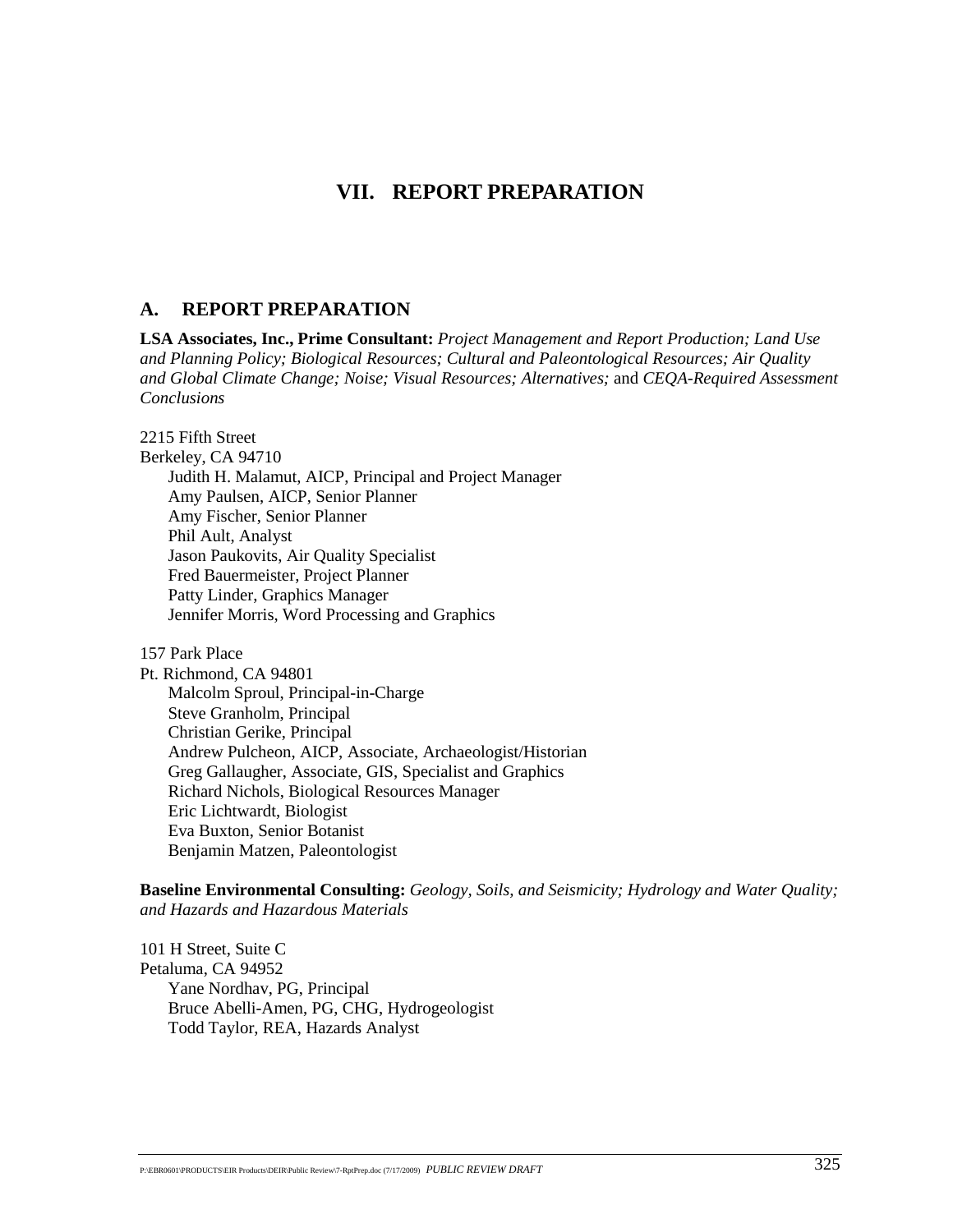### **B. PRIMARY EAST BAY REGIONAL PARK DISTRICT CONTACTS**

#### **East Bay Regional Park District 2950 Peralta Oaks Court Oakland, CA 94605-0381**

Michael Anderson, Assistant General Manager Brian Wiese, Chief of Planning and Stewardship Ken Blonski, Fire Chief John Swanson, Assistant Fire Chief Joseph DiDonato, Stewardship Manager David Amme, Wildland Vegetation Program Manager Wilde Legard, Botanist Nancy Brownfield, IPM Specialist Jessica Sheppard, Resource Analyst Dave Drueckhammer, GIS Coordinator Jeff Wilson, Parkland Unit Manager Brad Gallup, FEMA Captain

## **C. REFERENCES**

Air Resources Board, 2008. http://www.climatechange.ca.gov/inventory/index.html. September.

- American Ornithologists' Union, 1998. *Check-list of North American Birds*, seventh ed*.* Washington, D. C. American Ornithologists' Union.
- Amme and Havlik, 1985. *An Ecological Assessment of Arctostaphylos pallida Eastw., Alameda and Contra Costa Counties*. The Four Seasons 7(4):28-46. East Bay Regional Park District, Oakland, CA.
- Amme, D, 2004. *Grassland Heritage: Stewardship of a Changed Landscape*. Bay Nature April-June 2004. Available online: http://www.baynature.com/2004apriljune/v04n02\_grassland.html
- Amme, D. and N. Havlik, 1987. *An Ecological Assessment of Arctostaphylos pallida Eastw., Alameda and Contra Costa Counties*. The Four Seasons 7 (4): 28-46. East Bay Regional Park District, Oakland, CA.
- Amphion Environmental, Inc, 1995. *Fire Hazard Mitigation Program and Fuel Management Plan for the East Bay Hills,* May.
- Archaeological Consulting and Research Services, Inc., n.d. Mill Valley, California.
- Archaeological Consulting and Research Services, Inc., n.d. *Report pf the Archaeological Reconnaissance of the Proposed Mountain Village Developments, Alameda County, California*. Mill Valley, California.
- Association of Bay Area Governments, 2001. Liquefaction Hazard Map for SF East Bay.
- Association of Bay Area Governments, 2005. http://www.abag.ca.gov/bayarea/ eqmaps/pickcity.html
- Bailey, E.H., Irwin, W.P., and Jones, D.L., 1964. *Franciscan and related rocks, and their significance in the geology of western California.* California Division of Mines and Geology Bulletin 183.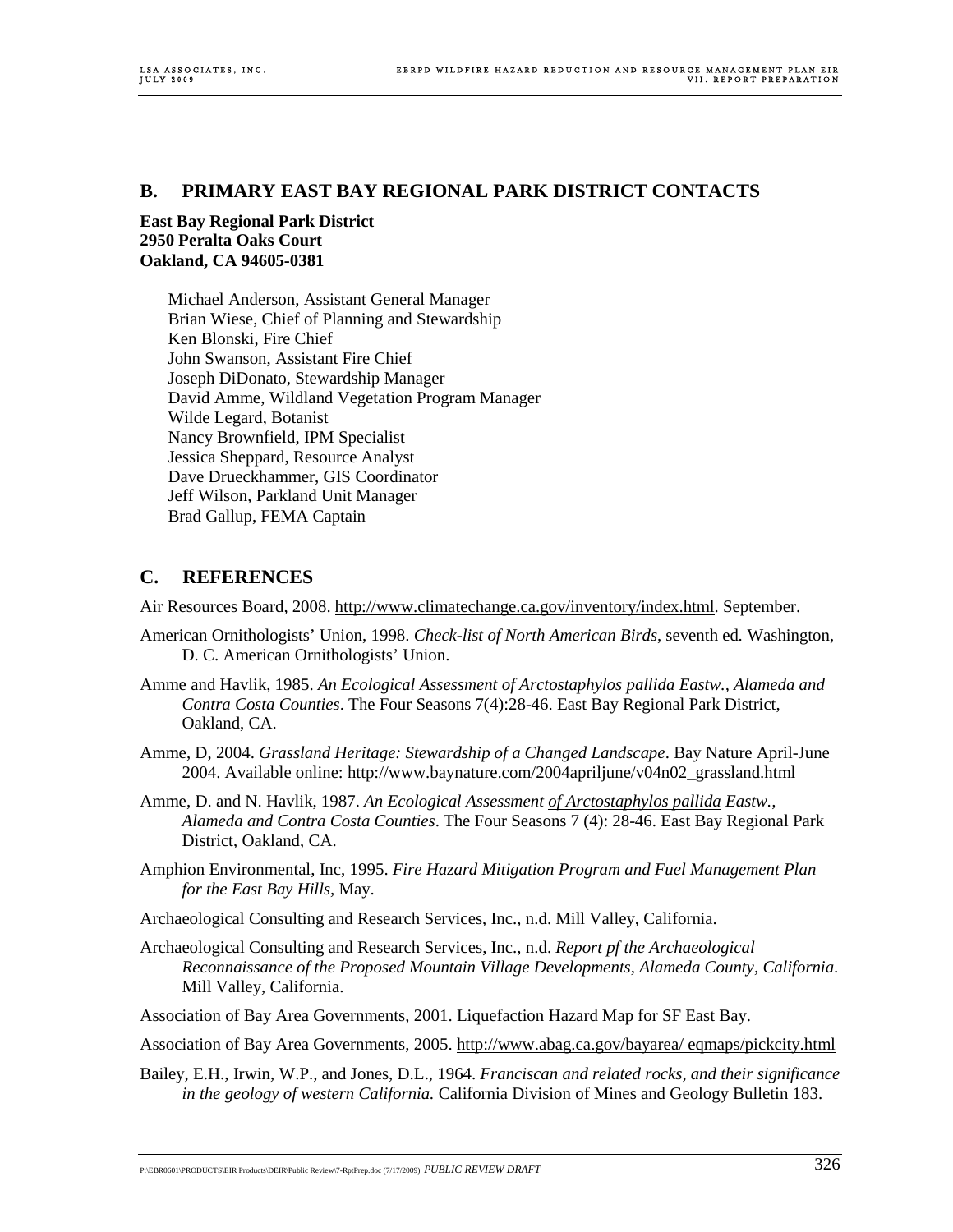- Baker, R. J., L. C. Bradley, R. D. Bradley, J. W. Dragoo, M. D. Engstrom, R. S. Hoffmann, C. A. Jones, F. Reid, D. W. Rice, C. Jones, 2003. *Revised Checklist of North American Mammals North of Mexico, 2003*. Occas. Papers Mus., Texas Tech Univ., 229 pp.
- Banks, Peter, 1982. *An Investigation of the Cultural Resources within the Anthony Chabot Regional Park, Alameda County, California*. California Archaeological Consultants, Inc., Oakland, California.
- Banks, Peter, 1982. California Archaeological Consultants, Inc., Oakland, California.
- Bass, Ronald E., Albert I. Herson, and Kenneth M. Bogdan, 1999, p. 105. *CEQA Deskbook: A Stepby-Step Guide on How to Comply with the California Environmental Quality Act*. Solano Press Books, Point Arena, California.
- Bay Area Air Quality Management District *CEQA Guidelines*, December 1999
- Bay Area Air Quality Management District, 1996. *BAAQMD CEQA Guidelines Assessing the Air Quality Impacts of Projects and Plans*. April. (Amended in December 1999.)
- Bay Area Air Quality Management District, 1999. *BAAQMD CEQA Guidelines: Assessing the Air Quality Impacts of Projects and Plans.* December.
- Bay Area Air Quality Management District, 2006. *Source Inventory of Bay Area Greenhouse Gas Emissions.* November.
- Beggs, Jacqueline, 1997. *History Walk At Lake Chabot,* East Bay Regional Parks District.
- Bell, C.J., E.L. Lundelius, Jr., A.D. Barnosky, R.W. Graham, E.H. Lindsay, D.R. Ruez, Jr., H.S. Semken, Jr., S.D. Webb, and R.J. Zakrzewski, 2004. The Blancan, Irvingtonian, and Rancholabrean Mammal Ages. In *Late Cretaceous and Cenozoic Mammals of North America*, edited by M.O. Woodburne, pp. 232-314. Columbia University Press, New York.
- Broughton, Jack M., 1996. *Excavation of the Emeryville Shellmound, 1906: Nels C. Nelson's Final Report*. Contributions of the University of California Archaeological Research Facility 54. University of California, Berkeley.
- Brown, William M. III, 1988. Historical Setting of the Storm: Perspectives on Population, Development, and Damaging Rainstorms in the San Francisco Bay Region, in Landslides, Floods, and Marine Effects of the Storm of January 3-5, 1982, in the San Francisco Bay Region, California, Stephen D. Ellen and Gerald F. Wieczorek, Eds., U.S. Geological Survey Professional Paper 1434.
- Burcham, L.T, 1956. *Historical Backgrounds of Range Use in California.* Journal of Range Management 9:81-86.
- California Air Resources Board, 2008. *Climate Change Draft Scoping Plan: a framework for change*. June.
- California Board of Forestry and Fire Protection, 2008. *Draft Report to ARB on Meeting AB 32 Targets.* August 20.
- California Cap Company, 1922. "The California Cap Company: A Story of the Development of the Blasting Cap Industry, with Sidelights on Manufacturing." In *The Detonator*, July 1922:26-28.
- California Department of Conservation, 1999, *Fault-Rupture Hazards Zones in California, Special Publication 42.*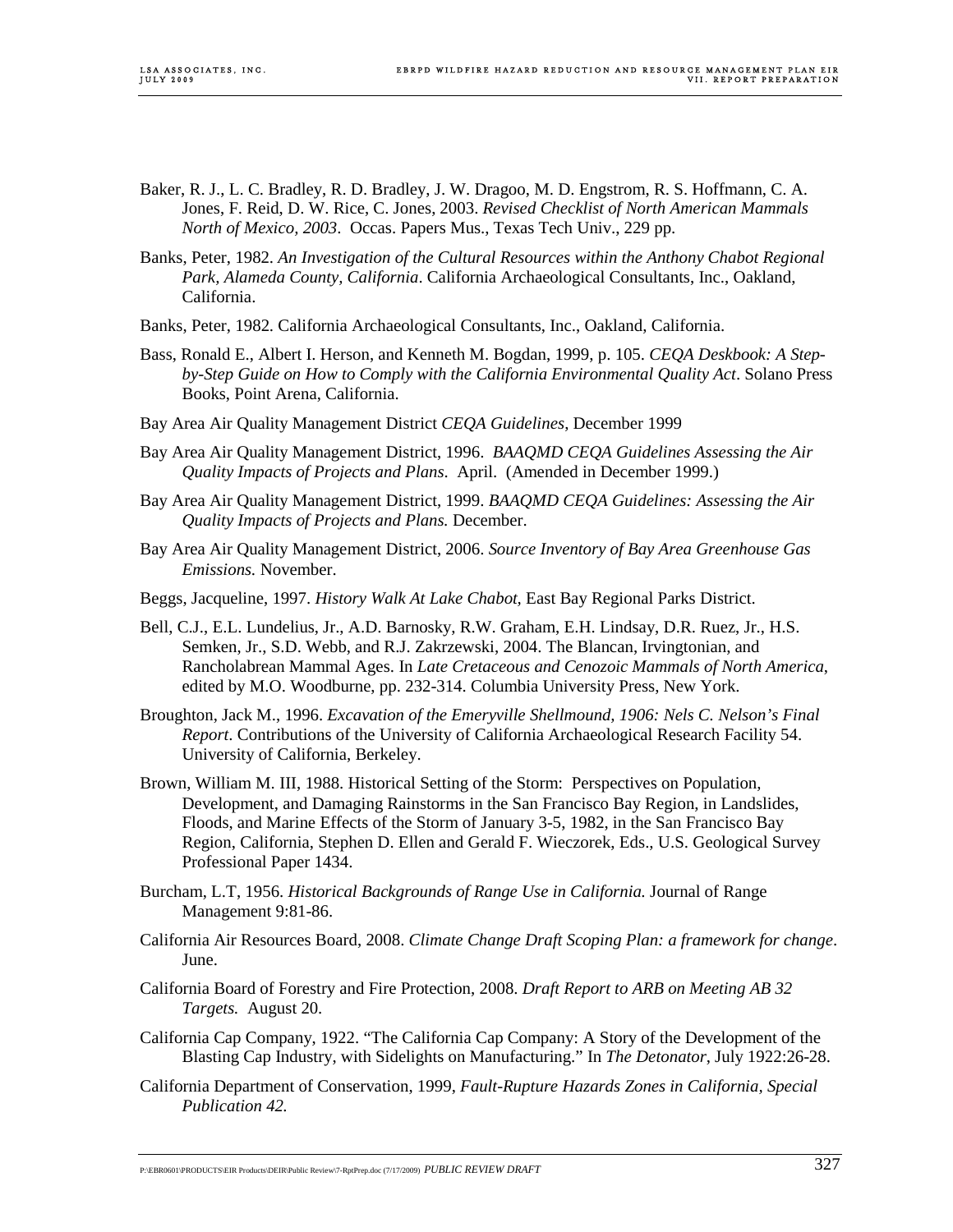- California Department of Fish and Game, 2003. *List of California Natural Communities Recognized by the California Natural Diversity Data Base.* The Vegetation Classification and Mapping Program. CDFG, Sacramento, CA.
- California Department of Natural Resources Division of Mines, 1951. Geologic Guidebook of the San Francisco Bay Counties, Bulletin 154.
- California Department of Parks and Recreation, 1976. California Department of Parks and Recreation, Sacramento.
- California Department of Transportation, 2007. California Scenic Highway Mapping System. http://www.dot.ca.gov/hq/ LandArch/scenic\_highways/index.htm. December.
- California Energy Commission, 2007. Inventory of California Greenhouse Gas Emissions and Sinks: 1990 to 2004 - Final Staff Report, publication # CEC-600-2006-013-SF, Sacramento, CA, December 22, 2006; and January 23, 2007 update to that report.
- California Energy Commission, 2008. *The Future Is Now. An Update on Climate Change Science, Impacts, and Response Options for California.* September.
- California Environmental Protection Agency Air Resources Board, Planning and Technical Support Division, Emissions Inventory Branch, 2007. *Staff Report: Proposed Adoption of California Climate Action Registry Forestry Greenhouse Gas Protocols for Voluntary Purposes*. October.
- California Environmental Protection Agency, 2006. *Climate Action Team Report to Governor Schwarzenegger and the Legislature*. March.
- California Environmental Protection Agency, Department of Pesticide Regulation, 2005. Pesticide Safety Information Series Index, HS-641, Revised May.
- California Geological Survey, 2002, *California Geomorphic Provinces, Note 36,* California Dept. of Conservation.
- California Geological Survey, 2003. Probabilistic Seismic Hazards, http://www.consrv.ca.gov/cgs/rghm/pshamap/
- California Native Plant Society, 2001. *Inventory of Rare and Endangered Plants of California* (sixth edition). Rare Plant Scientific Advisory Committee, David P. Tibor, Convening Editor. CNPS, Sacramento, CA.
- California Native Plant Society, 2006*. Electronic Inventory of Rare and Endangered Plants of California* (online edition, v7-06b). CNPS, Sacramento, CA. Accessed on Wed. Jun.10, 2006, from http://www.cnps.org/inventory.
- California Native Plant Society, 2006. *Inventory of Rare and Endangered Plants of California* (Electronic version).
- California Office of Historic Preservation, 1988. California Department of Parks and Recreation. Sacramento.
- California Office of Historic Preservation, 1990. California Department of Parks and Recreation. Sacramento.
- California Office of Historic Preservation, 1992. California Department of Parks and Recreation. Sacramento.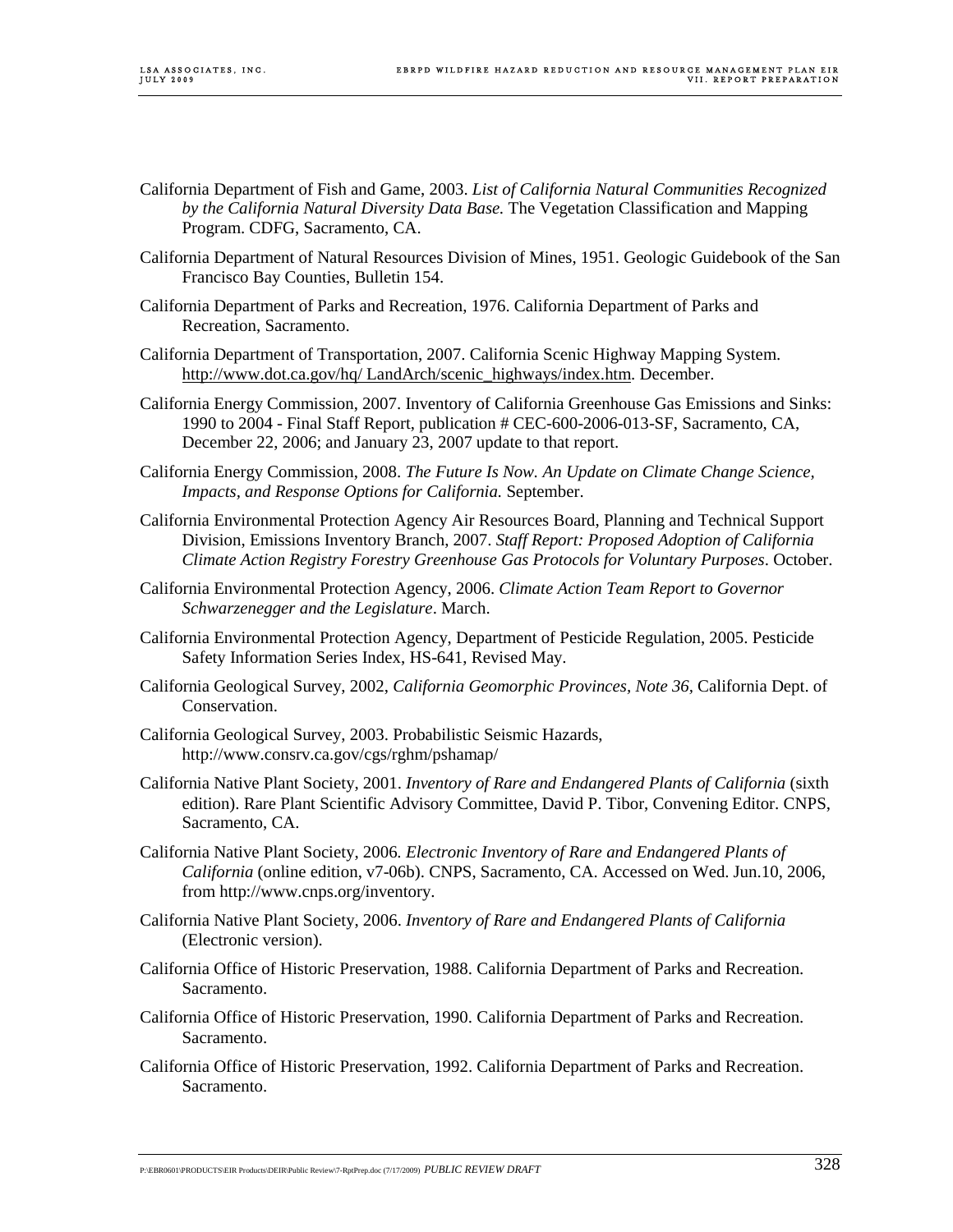- California Office of Historic Preservation, 1995, p. 2. *Instructions for Recording Historical Resources*. California Department of Parks and Recreation, Sacramento.
- California Office of Historic Preservation, 1999, p. 3. *California Register and National Register: A Comparison.* Technical Assistance Series 6. California Department of Parks and Recreation, Sacramento.
- California Office of Historic Preservation, 2001a, p. 5. *California Environmental Quality Act (CEQA) and Historical Resources*. Technical Assistance Series 1. California Department of Parks and Recreation, Sacramento.
- California Office of Historic Preservation, 2001b, p. 1. *California Register of Historical Resources: Q&A for Local Governments*. Technical Assistance Series 4. California Department of Parks and Recreation, Sacramento.
- California Office of Historic Preservation, April 6, 2006. California Department of Parks and Recreation. Sacramento.
- Cal-IPC, 2006. California Invasive Plant Inventory. Cal-IPC Publication 2006-02. California Invasive Plant Council: Berkeley, CA. Available: www.cal-ipc.org
- *CEQA Guidelines*, 2008.
- Conformable Impact Mitigation Guidelines Committee, 1995. Assessment and Mitigation of Adverse Impacts to Nonrenewable Paleontologic Resources: Standards and Guidelines*. Society of Vertebrate Paleontology News Bulletin* 163:22-27.
- Crother, B, 2000. Scientific and Standard English Names of Amphibians and Reptiles of North America North of Mexico, With Comments Regarding Confidence, In Our Understanding. Society for the Study of Amphibians and Reptiles. Herpetological Circular No. 29.
- Crother, B., J. Bounty, J.A. Campbell, K. De Quieroz, D. Frost, D.M. Green, R. Highton, J.B.Iverson, R.W. McDiarmid, P.A. Meylan, T.W. Reeder, M.E. Seidel, J.W. Sites, Jr., S.G. Tilley, and D.B. Wake. 2003. *Scientific and Standard English Names of Amphibians and Reptiles of North America North of Mexico: Update*. Herpetological Review, 34 (3).
- Curtis, G.H., 1989. Berkeley Hills. In *Geology of San Francisco and Vicinity*, C. Wahrhaftig, ed., 28th International Geological Congress Field Trip Guidebook T105: American Geophysical Union, Washington, D.C., pp. 47-52.
- Department of Toxic Substances Control, 2008, ENVIROSTOR database with maps of DTSC; Department of Defense; UST; and Spills, Leaks, Investigations, and Cleanup sites.
- Dexter, Sean, and Daniel Shoup, 2000. URS, Oakland California.
- Dillingham Associates, 1985. *Wildcat Canyon Regional Park Final Land Use-Development Plan and Environmental Impact Report,* September 10.
- *Draft Supplemental Procedures for Protection of Cultural Resources from Prescribed Fire Effects: A Cultural Resources Amendment to the State Protocol Agreement Between California Bureau of Land Management and the California State Historic Preservation Officer*. Website: https://doi1.ios.doi.gov/blm/cdirectives.nsf/d7833bf90eb1da67882 569340079a8a1/ffcbbaa2e489e83388256f1e007bab87/\$FILE/CAIB2004-061ATT1.pdf.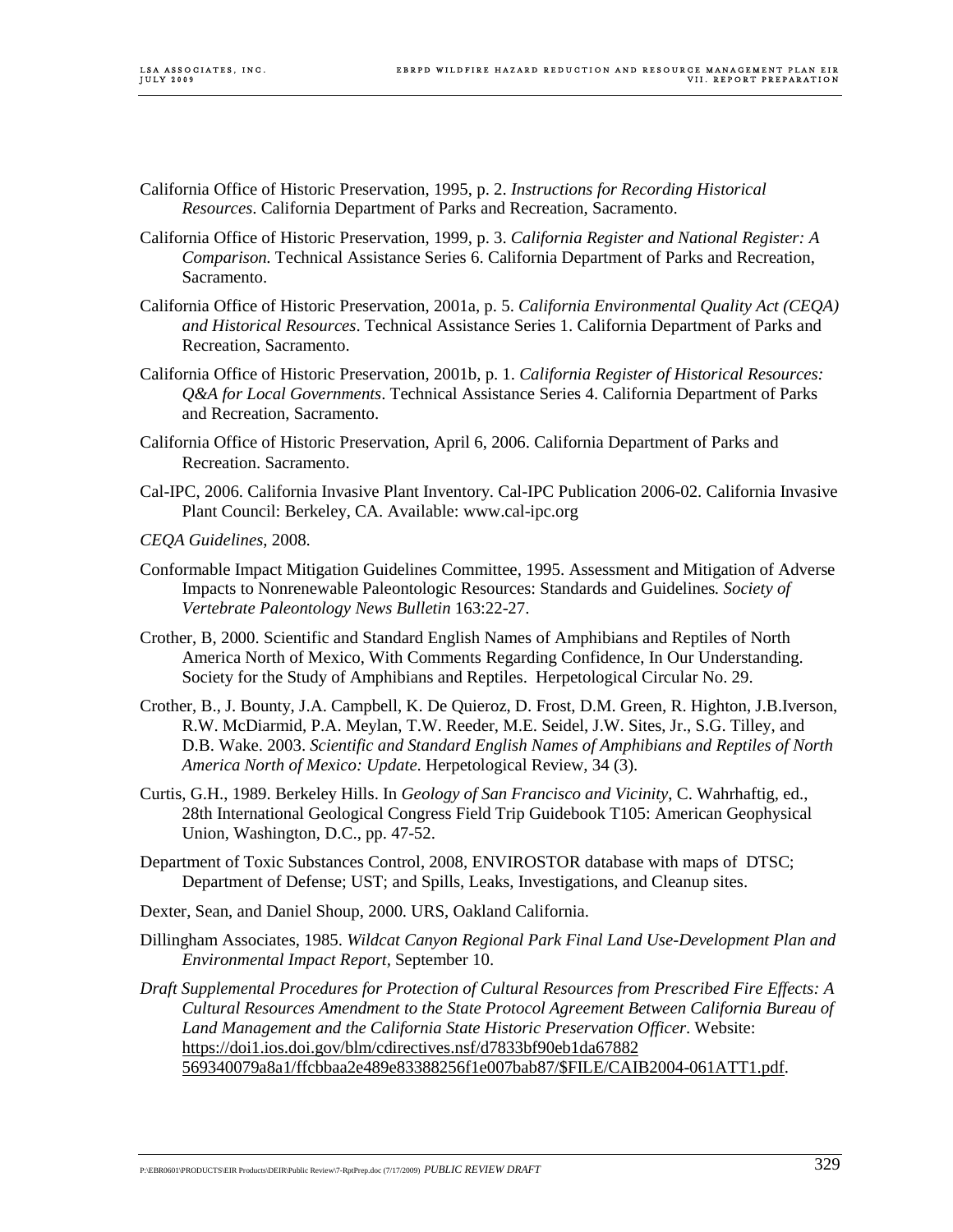- East Bay Regional Park District and Environmental Science Associates, Inc., 1993. *Temescal Recreational Area Land Use-Development Plan & Environmental Impact Report*. June.
- East Bay Regional Park District, 1977, pp. 3-8. *Redwood Regional Park.* Oakland, California.
- East Bay Regional Park District, 1977. Oakland, California.
- East Bay Regional Park District, 1977. *Redwood Regional Park Land Use Development Plan & Environmental Impact Report (and 2001 Amendments)*. August.
- East Bay Regional Park District, 1982. Proposed Pest Species Management Program for East Bay Regional Park District, February.
- East Bay Regional Park District, 1984. *Anthony Chabot Regional Park Land Use-Development Plan/Environmental Impact Report,* February 21.
- East Bay Regional Park District, 1987. Pest Management Policies and Practices for East Bay Regional Park District, Resolution Number 1987-11-325, prepared by Nancy Brownfield, IPM Specialist and Dale Sanders, IPM Coordinator for EBRPD Board of Directors, October and EBRPD, 2005, op. cit.
- East Bay Regional Park District, 1987. Pest Management Policies and Practices, Resolution Number 1987-11-325, October.
- East Bay Regional Park District, 1988. *Tilden Regional Park Land Use-Development Plan/Environmental Impact Report,* July 19.
- East Bay Regional Park District, 1989. *Guidelines for Protecting Parkland Archaeological Sites.*  Oakland, California.
- East Bay Regional Park District, 1989. *Guidelines for Protecting Parkland Archeological Sites*, Oakland, California.
- East Bay Regional Park District, 1989. Oakland, California.
- East Bay Regional Park District, 1993. Planning/Stewardship Department, Oakland, California.
- East Bay Regional Park District, 1996 (adopted), Master Plan 1997. Resolution No. 1996-12-349, December 17, page 21.
- East Bay Regional Park District, 1998. *Point Pinole Regional Shoreline Land Use Plan Amendment*. Adopted August 18. Resolution No. 1998-8-196.
- East Bay Regional Park District, 1998. Radach/Hill Kennedy Grove Interim Land Use Plan. Adopted February 17. Resolution No. 1998-2-26.
- East Bay Regional Park District, 2001. Wildland Management Policies and Guidelines. Oakland, CA. 27pp.
- East Bay Regional Park District, 2003. *Roberts Regional Recreation Area.* Website: http://www.ebparks.org/files/EBRPD\_files/brochure/roberts\_text.pdf.
- East Bay Regional Park District, 2004. *Point Pinole Regional Shoreline.* Website: http://www.ebparks.org/files/ EBRPD\_files/brochure/pt\_pinole\_text.pdf.
- East Bay Regional Park District, 2005. *Sibley Volcanic Regional Preserve.* Website: http://www.ebparks.org/files/ EBRPD\_files/ brochure/sibley\_text.pdf.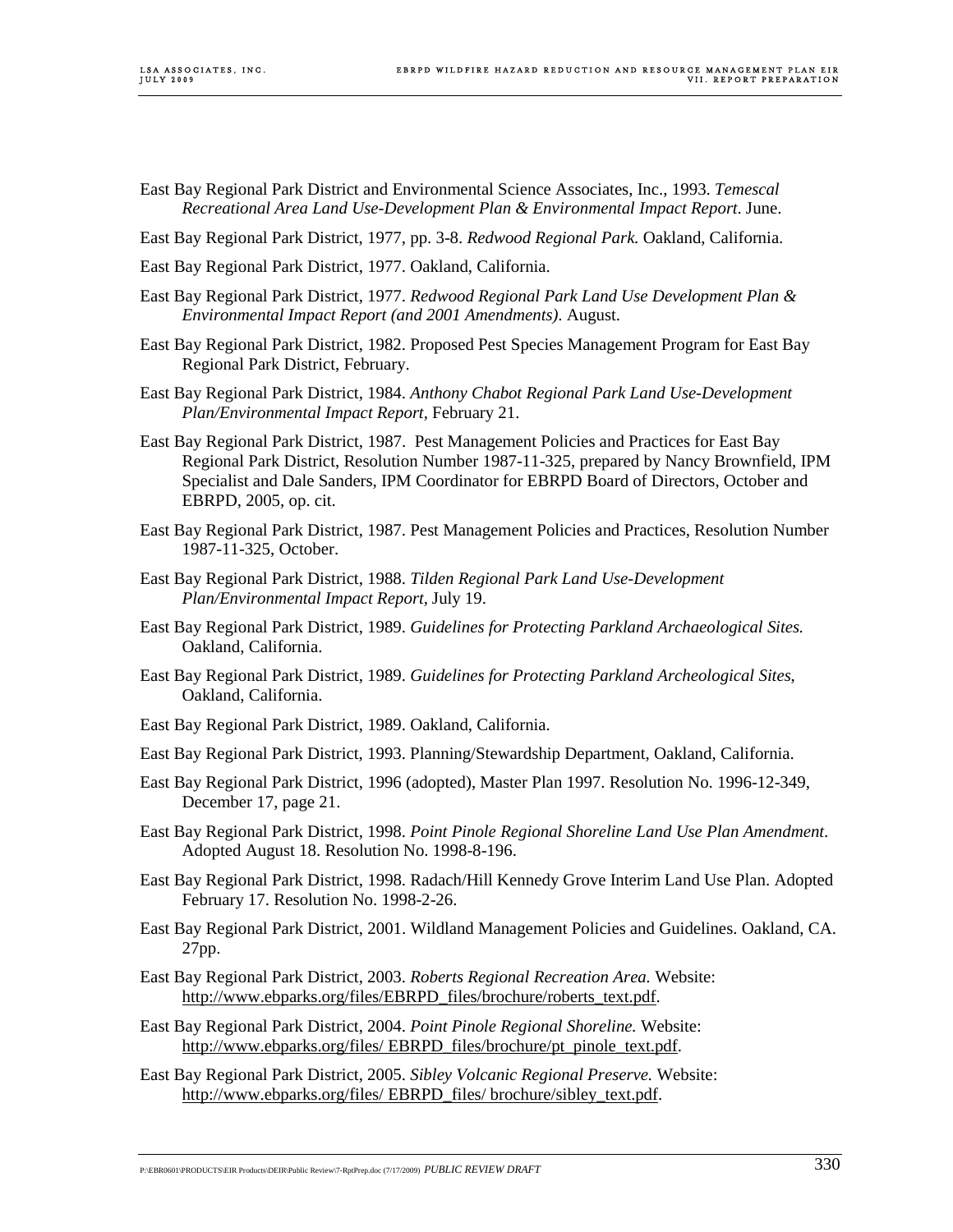- East Bay Regional Park District, 2006. Website: http://www.ebparks.org/parks/wildcat.htm.
- East Bay Regional Park District, 2006. *Wildcat Canyon History.* Website: http://www.ebparks.org/parks/wildcat.htm.
- East Bay Regional Park District, 2007. *Brooks Island History.* Website: http://www.ebparks.org/parks/brooks\_island.
- East Bay Regional Park District, 2007. *Circuit of Miller/Knox Regional Shoreline,* prepared by Bruce and Sandra Beyaert. Website: http://www.ebparks.org/files/miller\_knox\_hike.pdf.
- East Bay Regional Park District, 2007. *Crown Beach History.* Website: http://www.ebparks.org/files/EBRPD\_files/brochure/crown\_text.pdf, text revised July 2003.
- East Bay Regional Park District, 2007. *Kennedy Grove History.* Website: http://www.ebparks.org/files/EBRPD\_files/brochure/kennedy\_grove\_text.pdf, revised June 2005.
- East Bay Regional Park District, 2007. *Martin Luther King, Jr. Regional Shoreline.* Website: http://www.ebparks.org/files/EBRPD\_files/brochure/mlk\_text.pdf, revised May 2004.
- East Bay Regional Park District, 2007. *Middle Harbor Shoreline Park.* Website: http://www.ebparks.org/files/EBRPD\_files/brochure/middle\_harbor\_text.pdf.
- East Bay Regional Park District, 2007. *Miller/Knox Regional Shoreline.* Website: http://www.ebparks.org/files/ EBRPD\_files/brochure/miller\_knox\_text.pdf.
- East Bay Regional Park District, 2007. *Temescal Regional Park.* Website: http://www.ebparks.org/files/ EBRPD\_files/brochure/mlk\_text.pdf.
- East Bay Regional Park District, 2008. The 2007 Annual Report of Pesticide Use Report, September 2008.
- East Bay Regional Park District, n.d. Brochure prepared by the East Bay Regional Park District, Oakland, California.
- Edwards, S.J and A. Galo, 1991. *Rare, Endangered, and Unusual Plants in the East Bay Regional Park District.* The Four Seasons 9(1):59-71. East Bay Regional Park District, Oakland, CA.
- Edwards, S.W, 1990. The East Bay's Richest Grassland: A Pleistocene Relict? Four Seasons 8(4):23- 31.
- Federal Emergency Management Agency/Environmental Systems Research Institute, U.S. Flood Hazard Maps: http://www.esri.com/hazards/
- *Fire Protection Training Procedures Handbook 4300 Vegetation Fires*. California Department of Forestry and Fire Protection, Sacramento, CA.
- Ford, L.D. and G.F. Hayes, 2007. *Northern Coastal Scrub and Coastal Prairie*. pp. 180-207 In: Barbour, M.G., T. Keeler-Wolf, and A.A. Schoenherr [eds.] Terrestrial Vegetation of California. Third Edition. University of California Press. Berkeley and Los Angeles, CA.
- Forrest, C.L., Harding, M.V., 1996. Erosion and Sediment Control: Preventing Additional Disasters after the Southern California Fires, in US Environmental Protection Agency Proceedings, Watershed 96.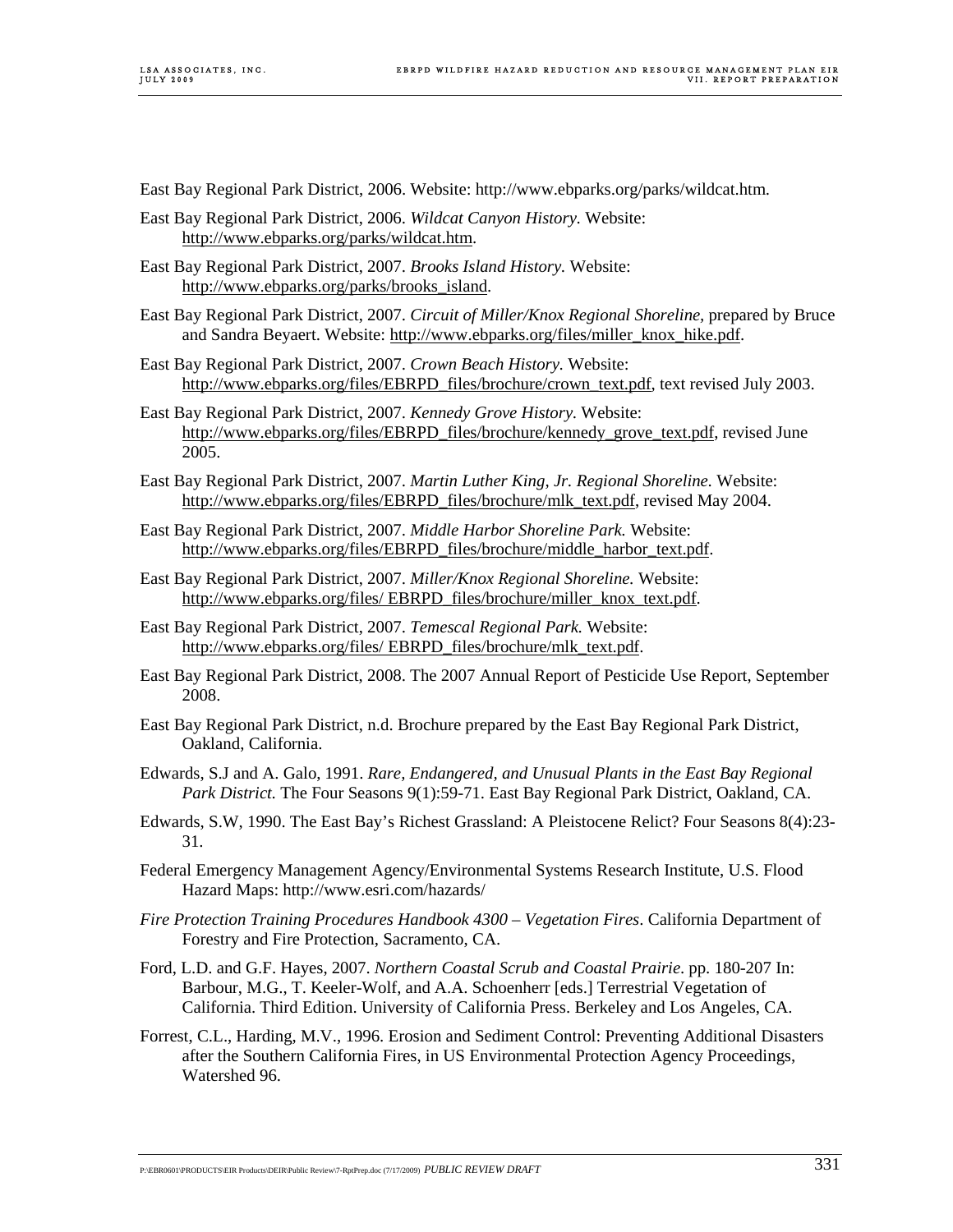- Forrest, C.L., Harding, M.V., 1996. Erosion and Sediment Control: Preventing Additional Disasters after the Southern California Fires, in US Environmental Protection Agency Proceedings, Watershed 96.
- Foster, Daniel G., 2003, 2006 (revised), p. 8. *Archaeological Review Procedures for CDF Projects.*  California Department of Forestry and Fire Protection. Sacramento.
- Graymer, R. W., 2000. *Geologic Map and Map Database of the Oakland Metropolitan Area, Alameda, Contra Costa, and San Francisco Counties, California.* USGS MF-2342v1.
- Graymer, R.W., D.L. Jones, and E.E. Brabb, 2002. *Geologic Map and Map Database of Northeastern San Francisco Bay Region, California*. United States Department of the Interior, U.S. Geological Survey.
- Havlik, N. (1984). Effects of Urban-Industrial Land Use on Vegetation and Flora in the Potrero Hills, Richmond, California. PhD. Dissertation Wildland Resource Science, University of California, Berkeley. 141 pp.
- Heady, H.F., J.W. Bartolome, M.D. Pitt, G.D. Savelle, and M.G. Stroud, 1992. *California Prairie*. Pp. 313-335, in R.T. Coupland (ed.) Natural Grasslands, Ecosystems of the World, Volume 8A. Elsevier Scientific Publication Co., Amsterdam, The Netherlands.
- Helley, E.J., and Graymer, R.W., 1997. Quaternary geology of Alameda County, and parts of Contra Costa, Santa Clara, San Mateo, Stanislaus, and San Joaquin Counties, California: A digital database. U.S. Geological Survey Open-File Report 97-97. Website: http://geopubs.wr.usgs.gov/open-file/of97-97/.
- Helley, E.J., K.R. LaJoie, W.E. Spangle, and M.L. Blair, 1979. *Flatland Deposits of the San Francisco Bay Region – their geology and engineering properties, and their importance to comprehensive planning.* Geological Survey Professional Paper 943. U.S. Geological Survey and Department of Housing and Urban Development, Washington, D.C.
- Hickman, J. (ed.), 1993. *The Jepson Manual: Higher Plants of California.* University of California Press. Berkeley, CA.
- Hoover, Mildred.B., Hero E. Rensch, Ethel.G. Rensch, and William.N. Abeloe, 1990, pp. 9-10. *Historic Spots in California.* Fourth edition, revised by Douglas E. Kyle. Stanford University Press, Stanford, California.
- Hopson, C.A., Mattinson, J.M., and Pessagno, E.A., 1981. Coast Range ophiolite, western California. In *Geotectonic Development of California* (Rubey volume 1, Ernst, W.G., ed.). Prentice-Hall, Englewood Cliffs, N.J. pp. 418-510.
- Keeley, J.E., and Keeley, S.C, 1984. *Postfire recovery of California coastal sage scrub.* The American Midland Naturalist. 111(1):105-117.
- Keeley, J.E., and P.H. Zedler, 1978. *Reproduction of Chaparral Shrubs After Fire: A Comparison of Sprouting and Seeding.* Am. Mid. Nat. 89 or 88:142-161.
- Keeley, Jon E., 2005, p. 290. Fire History of the San Francisco East Bay Region and Implications for Landscape Patterns*. International Journal of Wildland Fire*, Volume 14, pp. 285-296.
- Kent, Jerry. 2009. Non-published Draft Wildfire Discussion Paper to EBRPD and LSA Associates, Inc. January 21.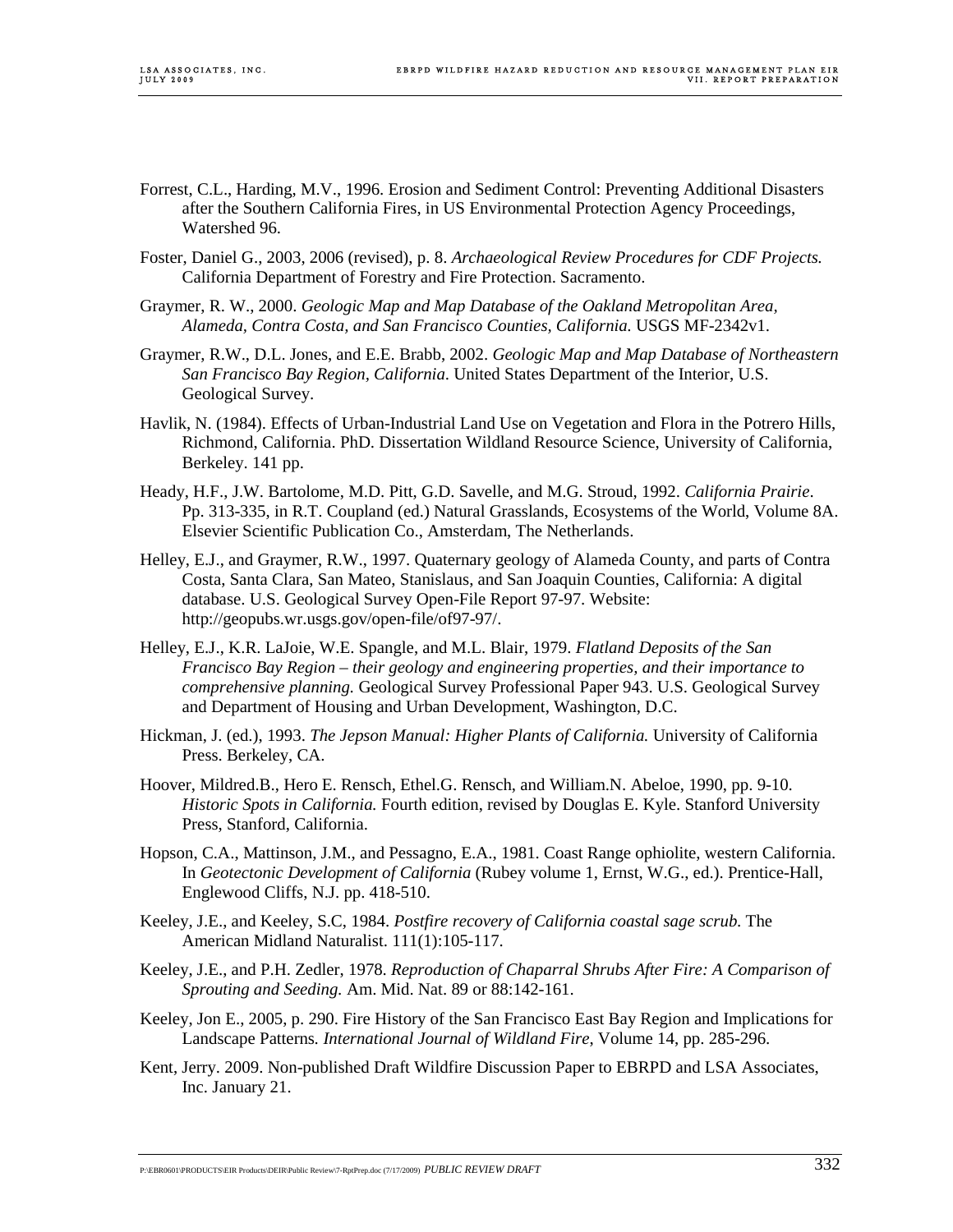- Kroeber, A. L., 1962, p. 30. The Nature of Land-holding Groups in Aboriginal California. University of California Archaeological Survey Reports 56:19-58.
- Lake, D, 2004. *Unusual and Significant Plants of Alameda and Contra Costa Counties*. California Native Plant Society, East Bay Chapter, Oakland, CA.
- Leidy, R.A., G.S. Becker, B.N. Harvey, 2005. Historical distribution and current status of steelhead/rainbow trout *(Oncorhynchus mykiss)* in streams of the San Francisco Estuary, California. Center for Ecosystem Management and Restoration, Oakland, California.
- Levy, Richard, 1978. pp. 485-486. Costanoan. In *California*, edited by Robert F. Heizer. Handbook of North American Indians, Volume 8; William C. Sturtevant, general editor. Smithsonian Institution, Washington D.C.
- Lewis, Henry T., 1973, pp. 41-42. *Patterns of Indian Burning in Californa: Ecology and Ethnohistory.* Ballena Press Anthropological Papers No. 1. Lowell John Bean, Editor.
- Lightfoot, Kent, 1997, pp. 129-141. Cultural Construction of Coastal Landscapes, A Middle Holocene perspective from San Francisco Bay. In *Archaeology of the California Coast During the Middle Holocene*, edited by Jon M. Erlandson and Michael Glassow. Perspectives in California Archaeology, vol. 4, Jeanne E. Arnold, senior series editor. Cotsen Institute of Archaeology, University of California, Los Angeles.
- Lightfoot, Kent, 2004, pp. 16-17. Shellmounds: An Archaeologist's View. In *News From Native California*, Spring.
- Margolin, Malcolm, 1978. *The Ohlone Way: Indian Life in the San Francisco-Monterey Bay Area.*  Coyote Press, Salinas, California.
- McBride, J.M, 1974. Plant succession in the Berkeley Hills. Madroño 22(3):317-329.
- McBride, J.R, 1974. Plant succession in the Berkeley Hills, California. Madroño 22 (7):317-329.
- McBride, J.R. and H.F. Heady, 1968. Invasion of grassland by Baccharis pilularis DC. J. Range Management 21:106-108.
- McBride, J.R. and H.H. Heady, 1968. Invasion of Grassland by *Baccharis pilularis* D.C. Journal of Range Management 21(2):106-108.
- McLaughlin, R.J., Blake, M. C., Jr., Griscom, Andrew, Blome, C.D., and Murchey, B.L, 1988. Tectonics of formation, translation, and dispersal of the Coast Range ophiolite of California. *Tectonics* 7(5), pp. 1033-1056.
- Milliken, Randall, 1995, p. 243. *A Time of Little Choice: The Disintegration of Tribal Culture in the San Francisco Bay Area, 1769-1810*. Ballena Press Anthropological Papers No. 43. Ballena Press, Menlo Park, California.
- Moratto, Michael J., 1984, p. 76. *California Archaeology.* Academic Press, Orlando, Florida.
- Moyle, P.B, 2002. Inland Fishes of California. (Revised and expanded). University of California Press. Berkeley, California.
- National Oceanic & Atmospheric Administration, 2007. Mean Sea Level Trend (station) 9414290 San Francisco, California, accessed 9/12/08 at: tidesandcurrents.noaa.gov/sltrends/sltrends\_station.shtml?stnid=9414290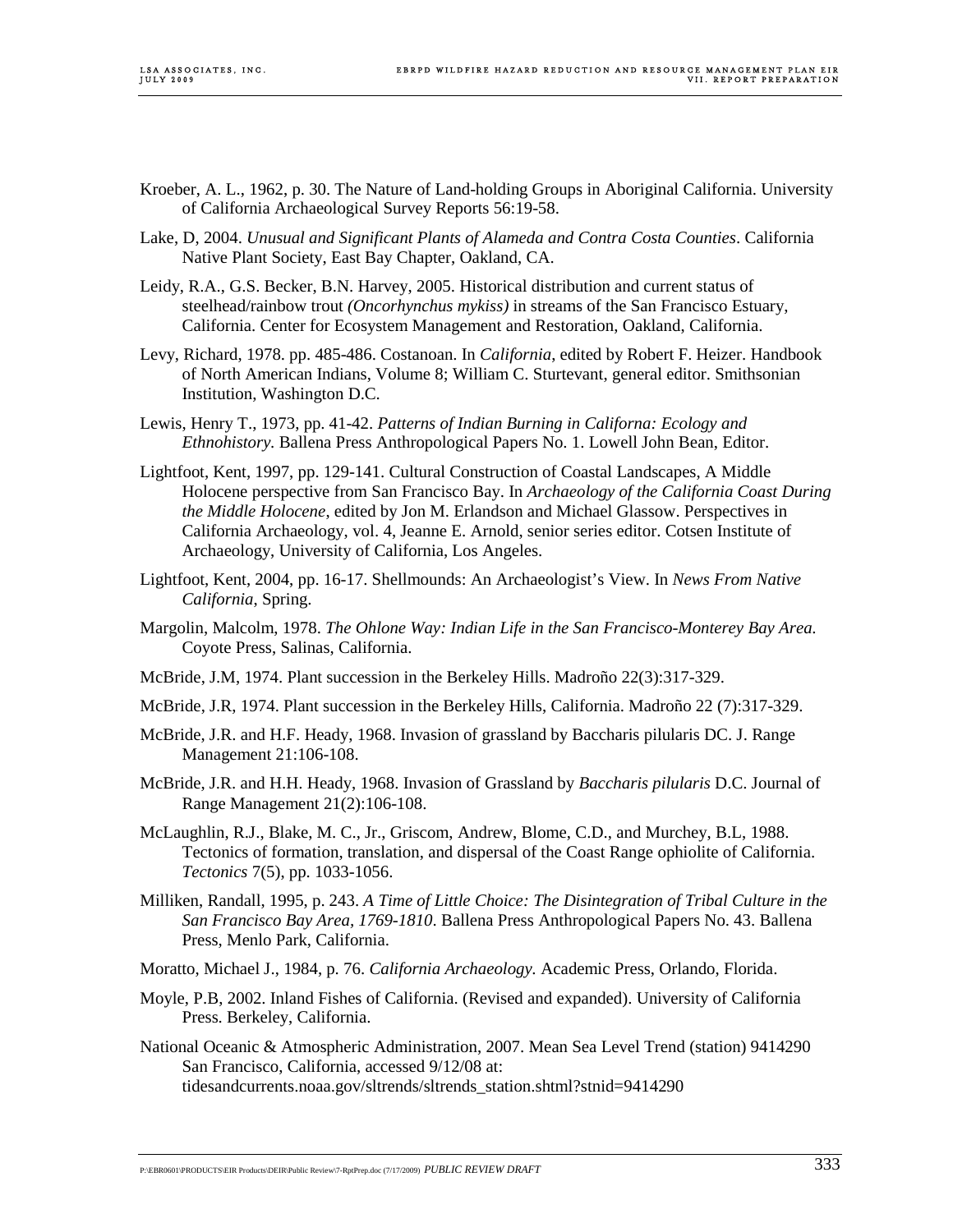- Nelson, J.S., E.J. Crossman, H. Espinosa-Pérez, L.T. Findley, C.R. Gilbert, R.N. Lea, and J.D. Williams, (eds.), 2004. *A List of Common and Scientific Names of Fishes from the United States, Canada, and Mexico.* 6th edition. American Fisheries Society Special Publication 20.
- Nichols, R. and J. Menke, 1984. Effects of chaparral shrubland fire on terrestrial wildlife. Pp: 74-97 In: DeVries [ed.] Shrublands in California: Literature Review and Research Needed for Management. California Water Resources Center. University of California, Davis Contribution No. 191.146 pp.
- Pessagno, E.A., Jr., Hull, D.M., and Hopson, C.A., 2000. Tectonostratigraphic significance of sedimentary strata occurring within and above the Coast Range ophiolite (California Coast Ranges) and the Josephine ophiolite (Klamath Mountains), northwestern California. In *Ophiolites and oceanic crust: New insights from ›eld studies and the Ocean Drilling Program*. Geological Society of America Special Paper 349, Y. Dilek, E. Moores, D. Elthon, and A. Nicolas, eds., pp. 383-394.
- Pettitt, George A., 1973. *Berkeley: The Town and Gown of It*. Value Communications.
- Rauch, Alan F., 1997, *EPOLLS: An Empirical Method for Predicting Surface Displacements due to Liquefaction-Induced Lateral Spreading in Earthquakes*, Ph. D. Dissertation, Virginia Tech, Blacksburg, VA.
- Reed, P.B., Jr, 1996. National List of Vascular Plant Species That Occur in Wetlands: 1996 National Summary. U.S. Fish and Wildlife Service. 209 pp.
- Regional Water Quality Control Board, 2005. Resolution R2-2005-0063 Amending the Water Quality Control Plan for the San Francisco Bay Region to Establish a Water Quality Attainment Strategy and Total Maximum Daily Load (TMDL) for Diazinon and Pesticide-related Toxicity in Bay Area Urban Creeks.
- Rice, R.M., 1977, Forest Management to Minimize Landslide Risk, in: Guidelines for Watershed Management, FAO Conservation Guide, Rome, Italy, pp. 271-287.
- Ritter, J., Dupre, W., 1972. *Maps Showing Areas of Potential Inundation of Tsunamis in the San Francisco Bay Region, California*, Department of the Interior, U.S. Geological Survey, Misc. Field Studies, MF480.
- Royston, Hanamoto, Alley & Abey, 1985. Mill Valley, California.
- Royston, Hanamoto, Alley & Abey; Larry Seeman Associates, Inc., 1985. *Robert Sibley Volcanic Regional Preserve, Huckleberry Botanic Regional Preserve, Claremont Canyon Regional Preserve Land Use-Development Plan/Environmental Impact Report*, September 26.
- San Francisco Bay Regional Water Quality Control Board, 1995. *Water Quality Control Plan*, June 21.
- Savage, Donald, 1951. *Late Cenozoic Vertebrates of the San Francisco Bay Region.* U.C. Publications Bulletin of the Dept. of Geological Sciences 28(10), pp. 215:314.
- Sawyer, J.O. and T. Keeler-Wolf, 1995. A Manual of California Vegetation. California Native Plant Society. Sacramento, CA. 471pp.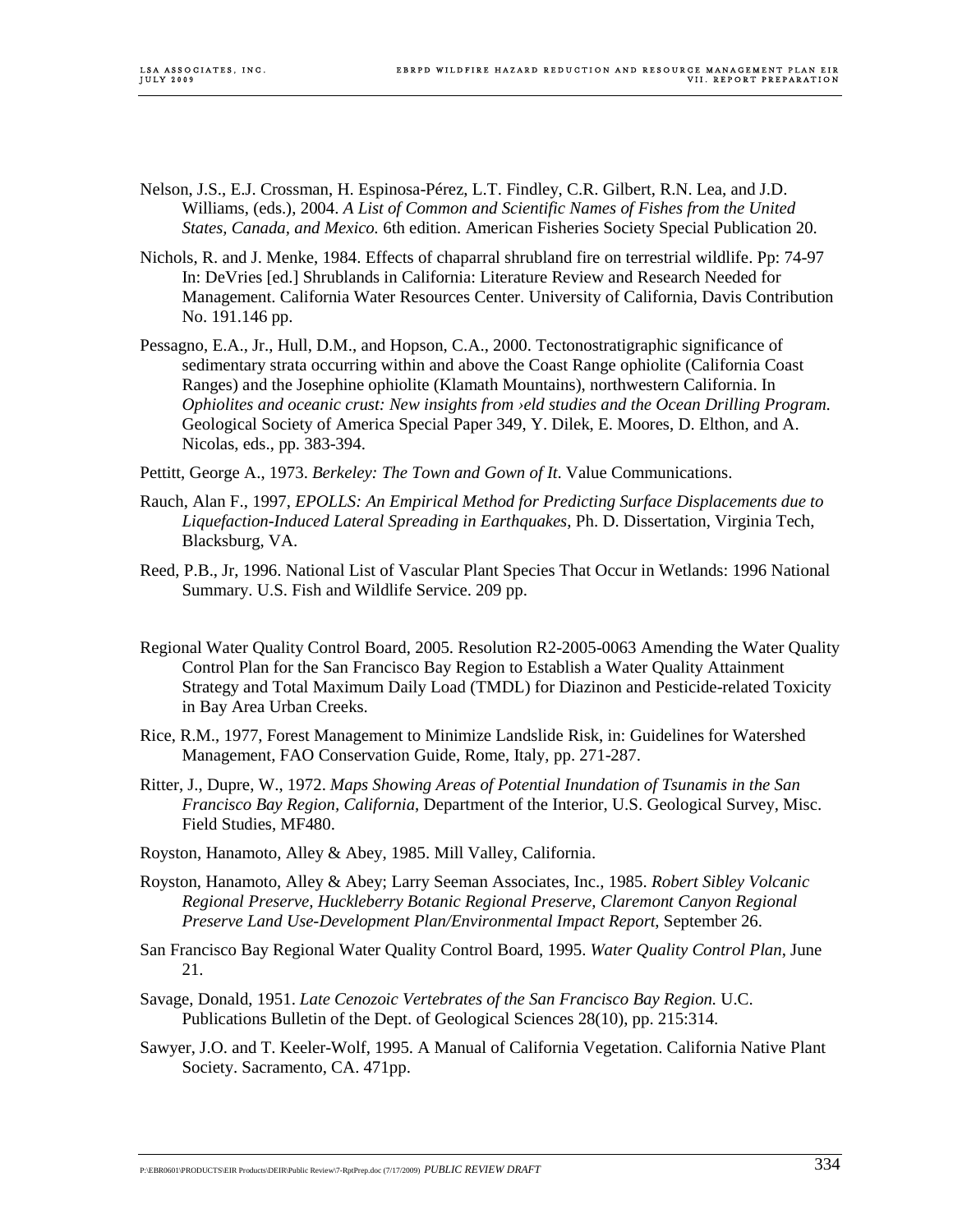- Scheyer, J.M., and K.W. Hipple, 2005. *Urban Soil Primer.* United States Department of Agriculture, Natural Resources Conservation Service, National Soil Survey Center, Lincoln, Nebraska (http://soils.usda.gov/use).
- Seidelman Associates, 1989, The Effects of Land and Vegetative Management on the Stability of Slopes Along the Wildland/Urban Interface Wildcat Canyon and Tilden Regional Parks, August 1.
- Seidelman Associates, Inc., 1985. The Effects of Land and Vegetative Management on the Stability of Slopes along the Wildland/Urban Interface, Wildcat Canyon and Tilden Regional Parks, August 27.
- Shannon, Peggy, 1990. M.A. thesis, Sonoma State University, Rohnert Park, California.
- Slack, Gordy, 2004. In the Shadow of Giants; The Redwoods of the Oakland Hills. Bay Nature, July-September 2004.
- Slack, Gordy, 2005. Voice of the Volcano: Stories in Stone at Sibley Preserve. In *Bay Nature* April-June.
- Sloan, Doris, 2006. *Geology of the San Francisco Bay Region,* University of California Press.
- Soil Conservation Service, 1966. *Soils Survey of Alameda County, California (Eastern Part),* US Department of Agriculture.
- Soil Conservation Service, 1977. *Soils Survey of Contra Costa County, California,* US Department of Agriculture.
- Soil Conservation Service, 1981. *Soils Survey of Alameda County, California, Western Part,* US Department of Agriculture.
- State Water Resources Control Board, 2006. Proposed 2006 CWA Section 303(d) List of Water Quality Limited Segments, SWRCB Approval Date: October 25, 2006.
- Stein, Mimi, 1984. East Bay Regional Park District, Oakland, California.
- Stirton, R.A., 1951. Prehistoric Land Animals of the San Francisco Bay Region. In *Geology Guidebook of the San Francisco Bay Counties: History, Landscape, Geology, Fossils, Minerals, Industry, and Routes to Travel*, prepared by Olaf P. Jenkins, pp. 177-186. Bulletin 154. State of California Division of Mines, San Francisco.
- Stromberg, M.R. and J.R. Griffin, 1996. *Long-term Patterns in Coastal California Grasslands in Relation to Cultivation, Gophers, and Grazing*. Ecological Applications 6:11890-1211
- Subsurface Consultants, Inc., 2001. Environmental Conditions, Hazardous Materials, Eastshore Park Project Site, September.
- The Planning Collaborative, Inc., 1983. *Miller/Knox Regional Shoreline, Final Land-Use Development Plan/Environmental Impact Report*. Adopted December 20, Resolution No. 1983- 12-319.
- Thieler, E. Robert, and Hammar-Klose, Erika S., 2000. *National Assessment of Coastal Vulnerability to Sea-Level Rise: Preliminary Results for the U.S. Pacific Coast*, U.S. Geological Survey Open-File Report 00-178, available at: pubs.usgs.gov/of/2000/of00-178/.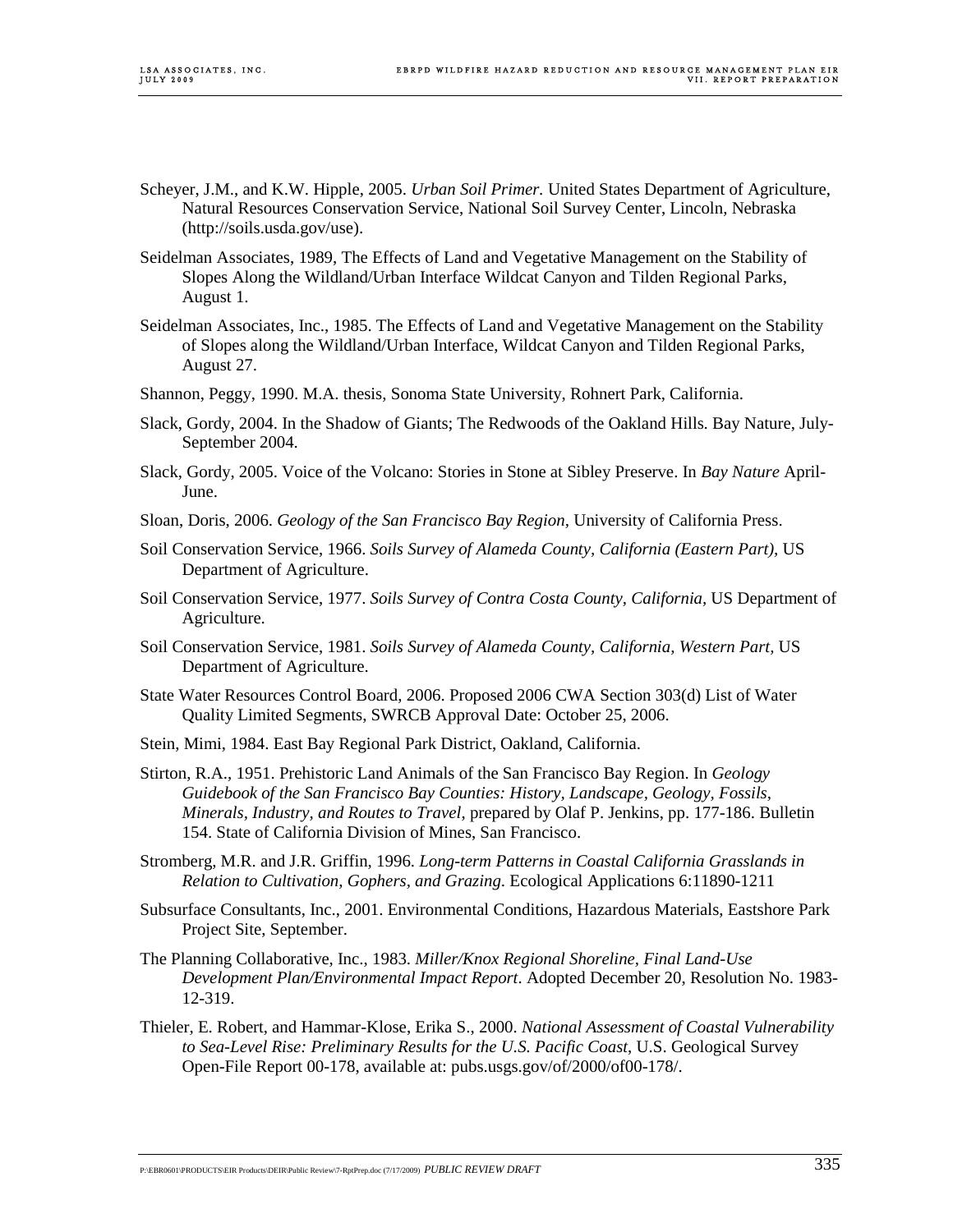- Titus, James G. and Narayanan, Vijay, 1995. *The Probability of Sea Level Rise,* U.S. Environmental Protection Agency, Washington, D.C., 186 pp. EPA 230-R95-008. October.
- United State Geological Survey, 2006. Land Mammals of the Siesta Formation. Website: http://sfgeo.wr.usgs.gov/geologic/stories/berkeley\_beaver.html.
- United States Corps of Engineers, 1992. Site Survey Summary Sheet, DERP-FUDS Site No. J09CA081600, 18 February. General Accounting Office report GAO-01-557, 2001. Environmental Contamination Cleanup Actions at Formerly Used Defense Sites, August, accessed at http://www.gao.gov/gao-01-1012sp/.
- United States Corps of Engineers, 1994. Site Survey Summary Sheet, DERP-FUDS Site No J09CA093300, 3 October.
- United States Environmental Protection Agency, 2007. Label Review Manual, Chapter 7 Precautionary Statements. Available at http://www.epa.gov/oppfead1/labeling/lrm/2007-lrmchap-07.pdf.
- United States Geological Survey, 1959 rev. 1980, *Hayward Quadrangle 7.5' Topographic Map*, U.S. Department of the Interior.
- United States Geological Survey, 1959 rev. 1980, *Oakland East Quadrangle 7.5' Topographic Map*, U.S. Department of the Interior.
- United States Geological Survey, 1959 rev. 1980. *Richmond Quadrangle 7.5' Topographic Map*, U.S. Department of the Interior.
- United States Geological Survey, 1995, *Las Trampas Ridge Quadrangle 7.5' Topographic Map*, U.S. Department of the Interior.
- United States Geological Survey, 1997, *Summary Distribution of Slides and Earth Flows in the San Francisco Bay Region, California*. OFR 97-745c
- United States Geological Survey, 2003, *Earthquake Probabilities in the San Francisco Bay Region: 2002 to 2032 – A Summary of Findings*, Open File Report 03-214.
- United States Geological Survey, 2006. USGS Information on El Niño website: http://geology.wr.usgs.gov/wgmt/elnino/what.html
- United States Geological Survey, California Integrated Seismic Network Shake Map Working Group, 2004. Website:

http://quake.wr.usgs.gov/research/strongmotion/effects/shake/about.html#scenario.

- URS Corporation, 2003. *East Bay Regional Park District Vegetation Management Projects, Alameda and Contra Costa Counties, California MGP#919-513-24,* Prepared for FEMA Region IX, April.
- URS Corporation, 2003. Final Environmental Assessment for the East Bay Regional Park District Vegetation Management Projects, Alameda and Contra Costa Counties, California. HMGP #919-515-24. Prepared for the Federal Emergency Management Agency. April.
- Van Dyke, Eric, Karen D. Holl, James R. Griffin, 2001. *Maritime chaparral community transition in the absence of fire*. Madroño. 48(4):221-229. [41368]

Wallace Roberts & Todd, LLC, 2002*. Eastshore State Park General Plan*. December.